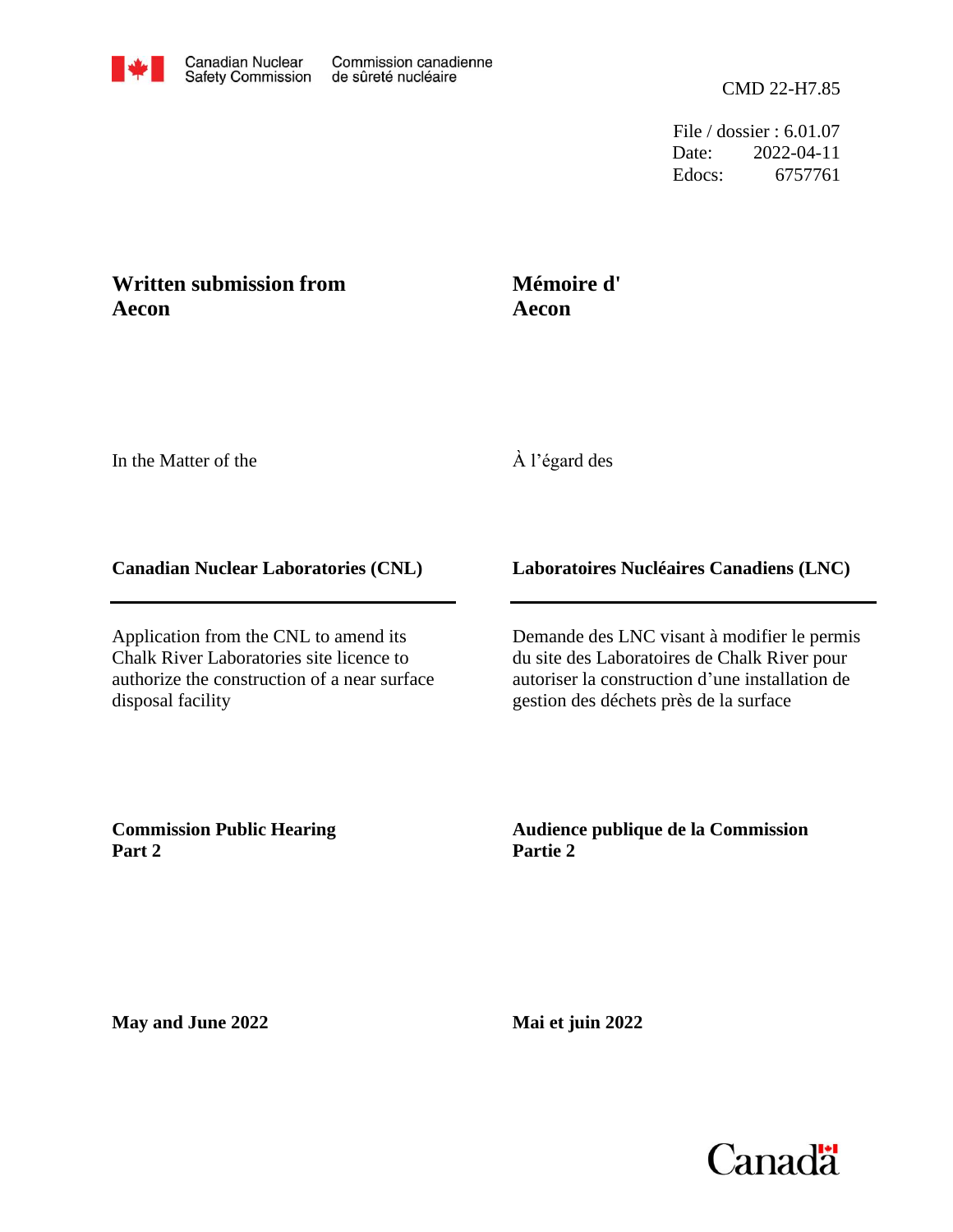

Senior Tribunal Officer, Secretariat Canadian Nuclear Safety Commission 280 Slater Street P.O. Box 1046, Station B Ottawa, Ontario K1P 5S9

April 10, 2022

Subject: Support of Canadian Nuclear Laboratories' application to amend its Chalk River Laboratories site licence to authorize the construction of a near surface disposal facility IAA Reference Number: 80122

Dear Secretariat:

Please accept this as Aecon's written submission of support for Canadian Nuclear Laboratories (CNL) to obtain Canadian Nuclear Safety Commission (CNSC) regulatory approval to amend its site licence to authorize the construction of the Near Surface Disposal Facility (NSDF).

Aecon is a Canadian leader in construction and infrastructure development with over 10,000 employees, and the largest nuclear constructor in the country. Aecon Nuclear, which employs about 3,000 skilled workers and staff, provides a full spectrum of Engineering, Procurement and Construction (EPC) services. We have a long-standing relationship with the nuclear industry and continue to work on large complex nuclear projects, with a critical role in the ongoing success of the two largest nuclear refurbishment projects in Ontario, in addition to nuclear maintenance, manufacturing, and decommissioning services.

The Canadian nuclear industry provides significant and diverse benefits to the country, including clean and reliable electricity, good quality & high skills jobs, and medical innovations to diagnose diseases, treat illnesses and sterilize medial equipment.

CNL is conducting the largest and most complex nuclear remediation project in Canada across four provinces and territories. The NSDF will be the key enabling facility to support environmental remediation of contaminated soils and various materials that are already present at Chalk River Laboratories and addresses Canada's legacy waste liabilities while restoring and protecting the environment for future generations.

To remain on the leading edge of ground-breaking science, CNL is also revitalizing the Chalk River Laboratories campus. The site is Canada's largest science and technology complex and is a source of unique nuclear science in Canada, producing valuable research in health science, and making advances in clean, non-carbon energy to combat climate change for today and for tomorrow.